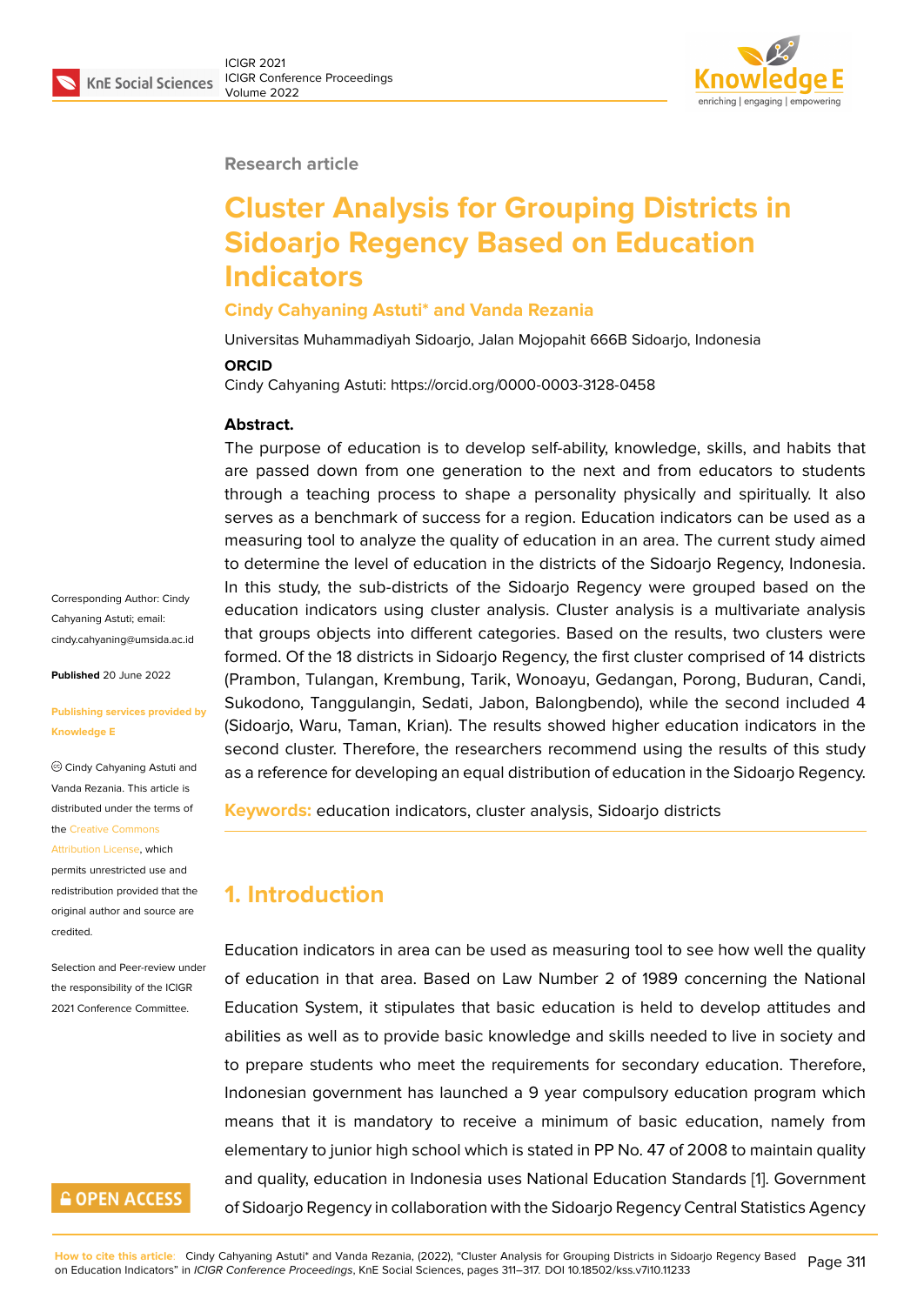published the book "Sidoarjo Dalam Angka 2021" [2] which is an annual publication in the form of a comprehensive collection of data from various sectors. The main purpose of this publication is provide an overview of the global situation in Sidoarjo Regency every year. One sector that plays an important role [de](#page-5-1)velopment of region is education sector. Data is an important supporting sector in regional development planning. Based on the existing education indicator data, it can be seen that the distribution of basic education in Sidoarjo Regency can be seen. One method that can be applied to analyze Education indicators is to use cluster analysis method. In the context of equal distribution of education in order to improve welfare of the community, research was carried out on Education indicators in Sidoarjo Regency. Education indicators can be used as a measuring tool to see how good the quality of education in an area. To find out the distribution of basic education in this study, sub-districts in Sidoarjo Regency were grouped based on education indicators using cluster analysis. Sidoarjo Regency consists of 18 sub-districts, with a total of 12 variables used in this study. The results of the cluster analysis on the Education indicator can be used as a reference for the distribution of basic education in Sidoarjo Regency. Several relevant previous studies have been conducted by Oktavianty et al [3] about the grouping of Education indicators in districts or cities in Sulawesi. The results showed that there were 4 clusters formed based on Education indicator variable in the Districts in Sulawesi. Another study was conducted by Sidik and Firmansyah [4] on t[he](#page-5-2) evaluation of development performance in the education sector in Ngawi Regency. The results of study indicate that it is necessary to increase the bureaucracy in the field of education to improve the quality of education in Ngawi Regency. Based on the des[cr](#page-6-0)iption above, in this study an analysis of education indicators in Sidoarjo Regency was carried out using cluster analysis.

#### **2. Research Methods**

Analysis Data analysis used in this research is cluster analysis using orange statistical software. Cluster analysis used is Hierarchical Cluster Analysis with Complete Linkage algorithm. Cluster analysis is a technique used to classify objects into relatively homogeneous groups, called clusters. Objects in each group tend to be similar to each other and very different from objects from other clusters. Cluster analysis is also called classification analysis or numerical taxonomy, because it relates to the clustering procedure where each object is only included in one cluster, there is no overlapping or overlapping [5]. Several stages in cluster analysis are measuring the similarity between objects and creating clusters. According to principle of cluster analysis, namely grouping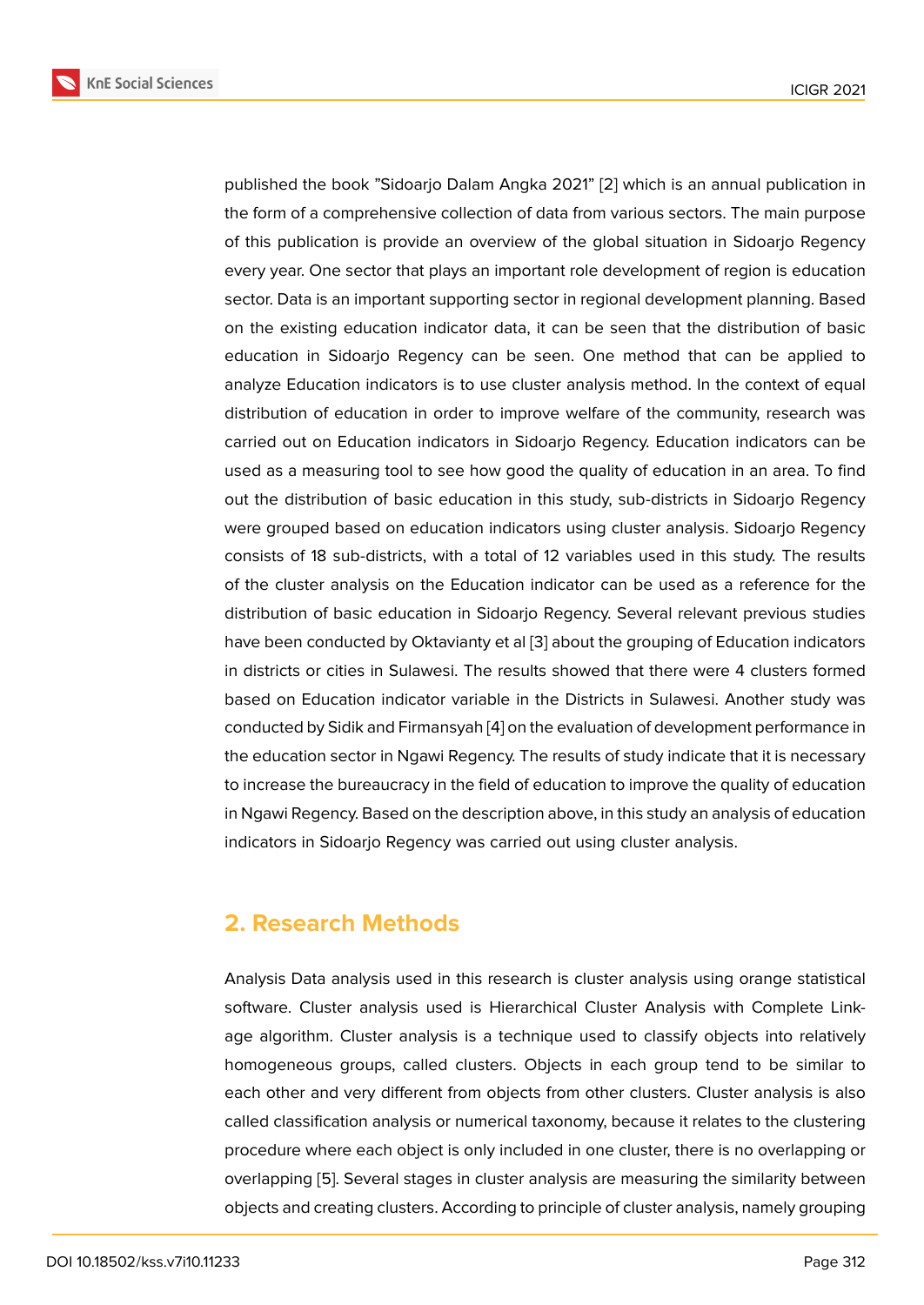objects that have similarities, the first process is measure how far there are similarities between objects. The method used to measure correlation between a pair of objects on several variables and measure the distance between two objects. There are several kinds of measurement methods, but the most popular and most frequently used method is Euclidian Distance method [6].

Next is stage of creating clusters. There are two types of methods in making clusters, namely hierarchical cluster analysis and non-hierarchical cluster analysis. The hierarchical cluster analysis metho[d](#page-6-1) begins with grouping two or more objects that have the closest similar characteristics [7]. Then the process is passed to another object that has the second proximity and so on. While the non-hierarchical cluster analysis method begins with the desired number of clusters (two clusters, three clusters and so on). After the number of clust[er](#page-6-2)s is known, then the cluster process is carried out without following the hierarchical process. This method is also called the k-means cluster method [8]. In the cluster hierarchy method, there are two basic types, namely agglomerative and divisive. In agglomerative method, each object or observation is considered as a separate cluster. In the next stage, two clusters that have similarities are combined i[nto](#page-6-3) a new cluster and so on. In contrast, in the divisive method, from a large cluster consisting of all objects or observations. Furthermore, the objects or observations with the highest dissimilarity values are separated and so on [9].

There are four approaches in hierarchical cluster analysis namely, Single Linkange, Complete Linked, Average Linked and War'd Linked. Single Linkage is a method that groups two objects that have closest distance first. Complete Linkage is [a](#page-6-4) complete linking method based on maximum distance. The distance between one cluster and another is measured based on object that has the furthest distance. Average Linkage, is a method that groups objects based on variations of the single linkage and complete linkage algorithms, namely calculating the distance between two clusters which is called the average distance where the distance is calculated in each cluster by minimizing the average distance between the combined cluster pairs. Ward's Linked is a method that groups objects with the aim of obtaining clusters that have smallest possible internal cluster variance [10].

There are 12 variables used in this study. This variable is an indicator of education in Sidoarjo district. These variables include the following:

- X1 = Number [of S](#page-6-5)tate Elementary Schools (SD) in Sidoarjo
- X2 = Number of Private Elementary Schools (SD) in Sidoarjo
- X3 = Number of State Elementary School (SD) Teachers in Sidoarjo
- X4 = Number of Private Elementary School (SD) Teachers in Sidoarjo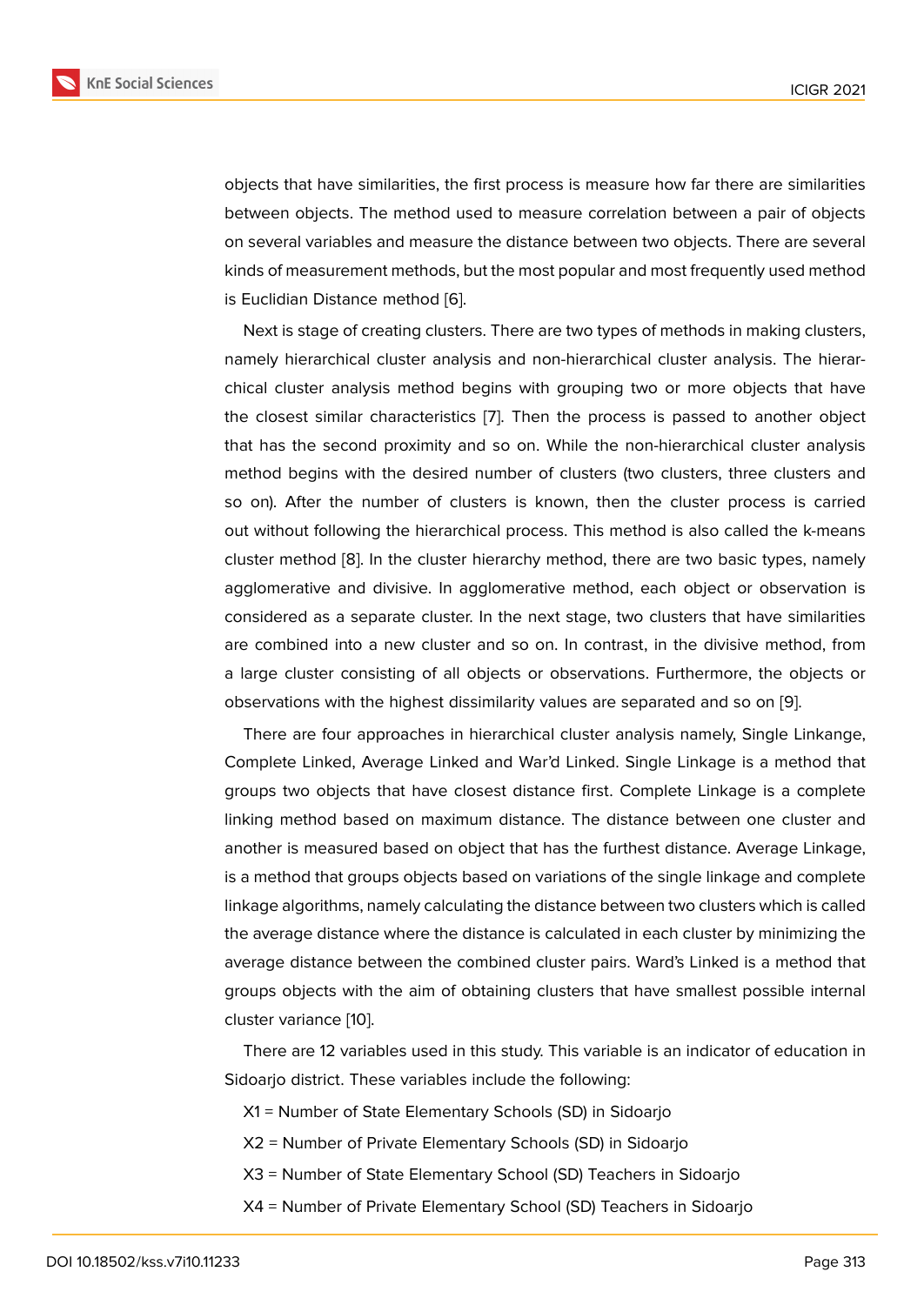X5 = Number of State Junior High Schools (SMP) in Sidoarjo

- X6 = Number of Private Junior High Schools (SMP) in Sidoarjo
- X7 = Number of State Junior High School (SMP) Teachers in Sidoarjo
- X8 = Number of Private Junior High School (SMP) Teachers in Sidoarjo
- X9 = Number of State Senior High Schools (SMA) in Sidoarjo
- X10 = Number of Private Senior High Schools (SMA) in Sidoarjo
- X11 = Number of Public High School (SMA)Teachers in Sidoarjo
- X12 = Number of Private High School (SMA) Teachers in Sidoarjo

Using cluster analysis, it can be seen the number of clusters formed based on the Education indicators in Sidoarjo which are represented by 12 variables. Furthermore, based on the results of the cluster formed, it can be concluded and interpreted using descriptive statistical analysis of the characteristics of education in Sidoarjo.

#### **3. Result and Discussion**

The first stage in cluster analysis is to determine distance. The distance used is Euclidean distance. After determining distance, grouping process can be carried out. The method used is hierarchical grouping method with the War'd Linkage algorithm. The results of cluster analysis in 18 sub-districts in Sidoarjo Regency using 12 variables that reflect education indicators can be presented in Figure 1 as follows:



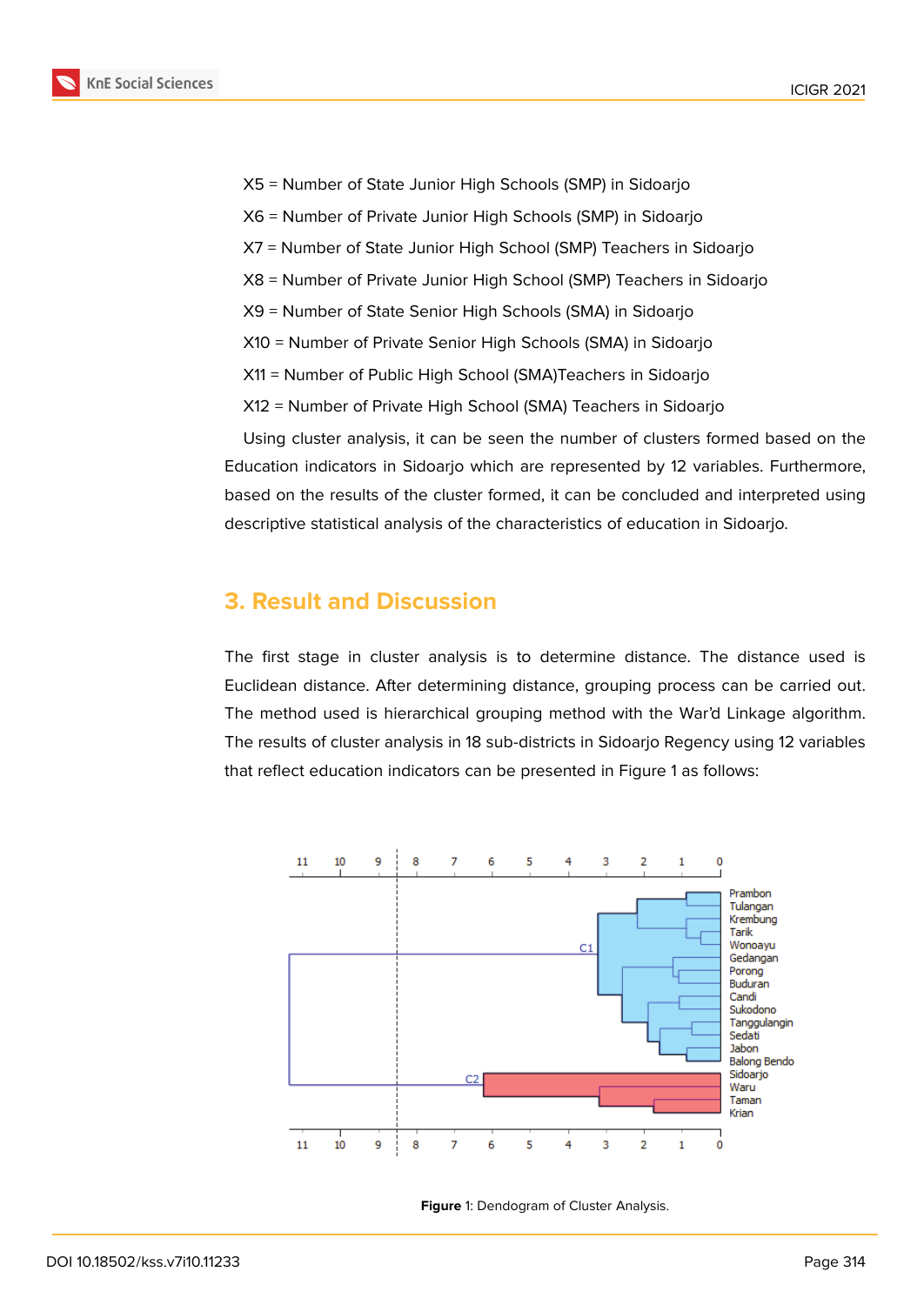**KnE Social Sciences** 



Based on the results of cluster analysis on education indicator data in each District of Sidoarjo Regency, it can be concluded that 2 clusters are formed. Of the total 18 subdistricts in Sidoarjo Regency, the first cluster consists of 14 sub-districts and cluster 2 consists of 4 sub-districts. Cluster 1 consists Districts of Prambon, Tulangan, Krembung, Tarik, Wonoayu, Gedangan, Porong, Buduran, Candi, Sukodono, Tanggulangin, Sedati, Jabon and Balong Bendo. Meanwhile, Cluster 2 consist Districts of Sidoarjo, Waru, Taman and Krian. To find which characteristics are the most dominant in each cluster, then the highest average of the variables for each cluster is sought. A summary of the average values in each cluster can be seen in Table 1. as follows:

| Variabel | Cluster 1 | Cluster 2 |
|----------|-----------|-----------|
| Х1       | 44.9      | 31.8      |
| X2       | 6.8       | 15.8      |
| X3       | 580.7     | 534.3     |
| X4       | 95.7      | 318.3     |
| Х5       | 4.0       | 4.0       |
| X6       | 8.5       | 17.0      |
| X7       | 164.9     | 187.0     |
| Х8       | 128.9     | 335.5     |
| X9       | 0.8       | 1.8       |
| X10      | 3.6       | 7.5       |
| X11      | 37.3      | 103.8     |
| X12      | 57.6      | 132.8     |

TABLE 1: Average Value in Each Cluster.

In Cluster 1 dominant variables are X1 (Number of State Elementary Schools (SD) in Sidoarjo) and X3 (Number of State Elementary School (SD) Teachers in Sidoarjo). This shows that the average number of public elementary schools and the highest number of public elementary school teachers are in cluster 1. In cluster 2 dominant variable is X2 (Number of Private Elementary Schools (SD) in Sidoarjo), X4 (Number of Private Elementary School (SD) Teachers in Sidoarjo), X5 (Number of State Junior High Schools (SMP) in Sidoarjo), X6 (Number of Private Junior High Schools (SMP) in Sidoarjo), X7 (Number of State Junior High School (SMP) Teachers in Sidoarjo), X8 (Number of Private Junior High School (SMP) Teachers in Sidoarjo), X9 (Number of State Senior High Schools (SMA) in Sidoarjo), X10 (Number of Private Senior High Schools (SMA) in Sidoarjo), X11 (Number of Public High School (SMA) Teachers in Sidoarjo) and X12 (Number of Private High School (SMA) Teachers in Sidoarjo). This shows that the average private elementary school, the average number of private elementary school teachers, the average junior and senior high school both public and private and the average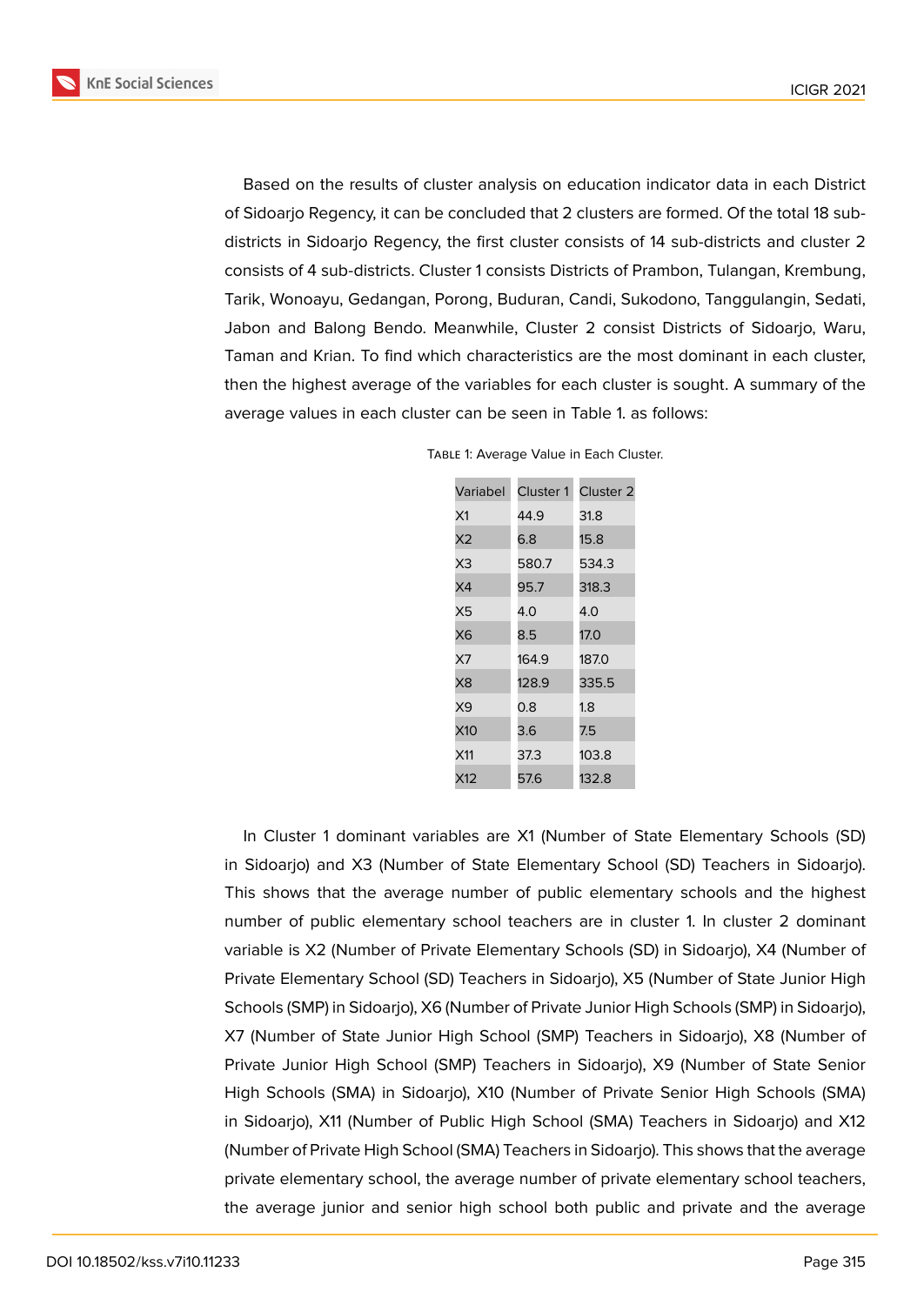

junior and senior high school teacher both public and mostly are in cluster 2. Based on the results of the analysis it is known that cluster the second has higher education indicators than cluster 1, so the results of this study can be used as a reference for equal distribution of education in Sidoarjo Regency by increasing the Education indicator in the lower cluster and maintaining the Education indicator in the cluster with good Education indicators.

## **4. Conclusion**

Based on cluster analysis in education indicator data in 18 sub-districts of Sidoarjo Regency using 12 variables that reflect the education indicators that 2 clusters have been formed. From a total of 18 districts in Sidoarjo Regency, the first cluster consists of 14 districts and cluster 2 consists of 4 districts. The method used in this cluster analysis is a hierarchical grouping method with the War'd Linkage algorithm. Cluster 1 consists of the Districts of Prambon, Tulangan, Krembung, Tarik, Wonoayu, Gedangan, Porong, Buduran, Candi, Sukodono, Tanggulangin, Sedati, Jabon and Balong Bendo. Meanwhile, Cluster 2 consists of the Districts of Sidoarjo, Waru, Taman and Krian. Based on the analysis, it is also known that the second cluster has higher education indicators than the first cluster, so the results of this study can be used as a reference for equal distribution of education in Sidoarjo Regency by increasing the Education indicator in the lower cluster and maintaining the Education indicator in the cluster with good Education indicators.

## **Acknowledgment**

Thanks to Muhammadiyah University Sidoarjo for support this article. Hopefully the results of this study can be used as a reference for equal distribution of education in Sidoarjo Regency.

### **References**

- <span id="page-5-0"></span>[1] Kemendikbud RI. Indikator pendidikan di Indonesia. Jakarta: Kemendikbud RI; 2007.
- <span id="page-5-1"></span>[2] BPS Kabupaten Sidoarjo. Kabupaten sidoarjo dalam angka 2021. Sidoarjo: CV. Insert Coin; 2021.
- <span id="page-5-2"></span>[3] Oktavianty E, et al. District/city clustering in sulawesi based on education indicators using average linkage cluster and median linkage analysis. Natural Science.